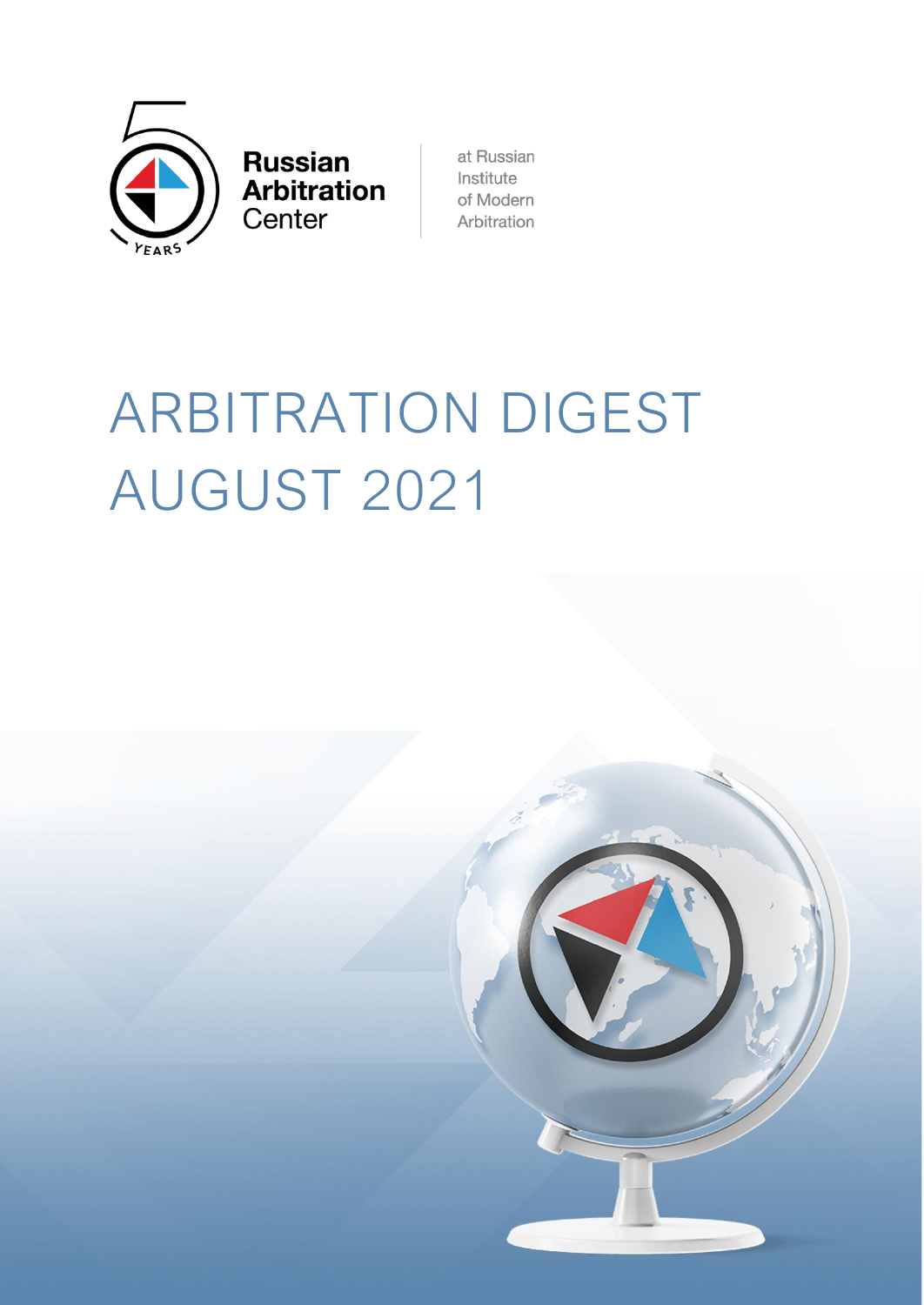# CASE LAW DEVELOPMENTS

#### [Belgian Chemicals Producer Wins EUR 90 Million in a Dispute with](https://globalarbitrationreview.com/italian-utility-liable-breaching-environmental-guarantees)  [an Italian Enterprise](https://globalarbitrationreview.com/italian-utility-liable-breaching-environmental-guarantees)

Almost nine years ago, the Belgian chemicals producer Solvay started an ICC arbitration, which now finally ended up ordering the Italian gas and electricity distribution company Edison to pay Solvay EUR 90 million (Solvay Specialty Polymers Italy v. Edison S.p.A.).

In 2001, Solvay acquired Ausimont, an Edison subsidiary producing potentially hazardous fluorinated and peroxide substances in Italy, for EUR 1.3 billion. Following the acquisition, Solvay encountered a number of issues related to chemical pollution of the environment. This lead the Belgian company to file an arbitration claim, stating that Edison "intentionally misrepresented the facts" by not reporting environmental problems during the deal and had to bear responsibility for a breach of the environmental protection terms and guarantees set forth in the SPA.

According to Solvay, in July, the ICC arbitration panel rendered a partial award for Edison to pay more than EUR 90 million for the losses and damages incurred by the Belgian company up to 2016. The arbitration panel will also consider the issues of recovery of damages after 2017, as well as extra costs.

[Read](https://globalarbitrationreview.com/italian-utility-liable-breaching-environmental-guarantees)

# [Another Goal into Manchester City's](https://www.cms-lawnow.com/ealerts/2021/07/alls-fair-in-football-and-arbitration-court-of-appeal-orders-publication-of-high-court-judgments) Net

The Court of Appeal dismissed Manchester City's request to prohibit publication of the materials of the arbitration between the FC and the English Premier League (*Manchester City Football Club Ltd v. The Football Association Premier League Ltd & Others [2021] EWCA Civ 1110*).

The English Premier League continues to investigate Manchester City's financial transactions based on the publication of an email thread of the FC's owner, a sheikh of the ruling Abu Dhabi dynasty, revealing that the sheikh had directly funded most of GBP 67.5 million that the FC had allegedly received as part of its sponsorship deal with Etihad Airways.

In 2019, the League requested the relevant financial documents of the FC and, after the FC refused, initiated an arbitration in London in accordance with the League's rules. Last November, the tribunal ordered the FC to provide the Premier League with the requested documents and to undertake an investigation into third parties. The Union of European Football Associations (the UEFA) addressed the situation too and suspended the FC from participating in the UEFA Champions League for two years.

Manchester City, however, did not agree with these decisions. The FC first successfully challenged the UEFA suspension before the Court of Arbitration for Sport in Lausanne (the CAS) and then applied to the Commercial Court raising jurisdictional objections in the dispute with the League. The FC lost the second case in March this year. Moreover, notwithstanding the objections of both parties, Mrs Justice Moulder ordered to publish the judgment on the merits, finding that "fairness in the conduct of arbitrations" is a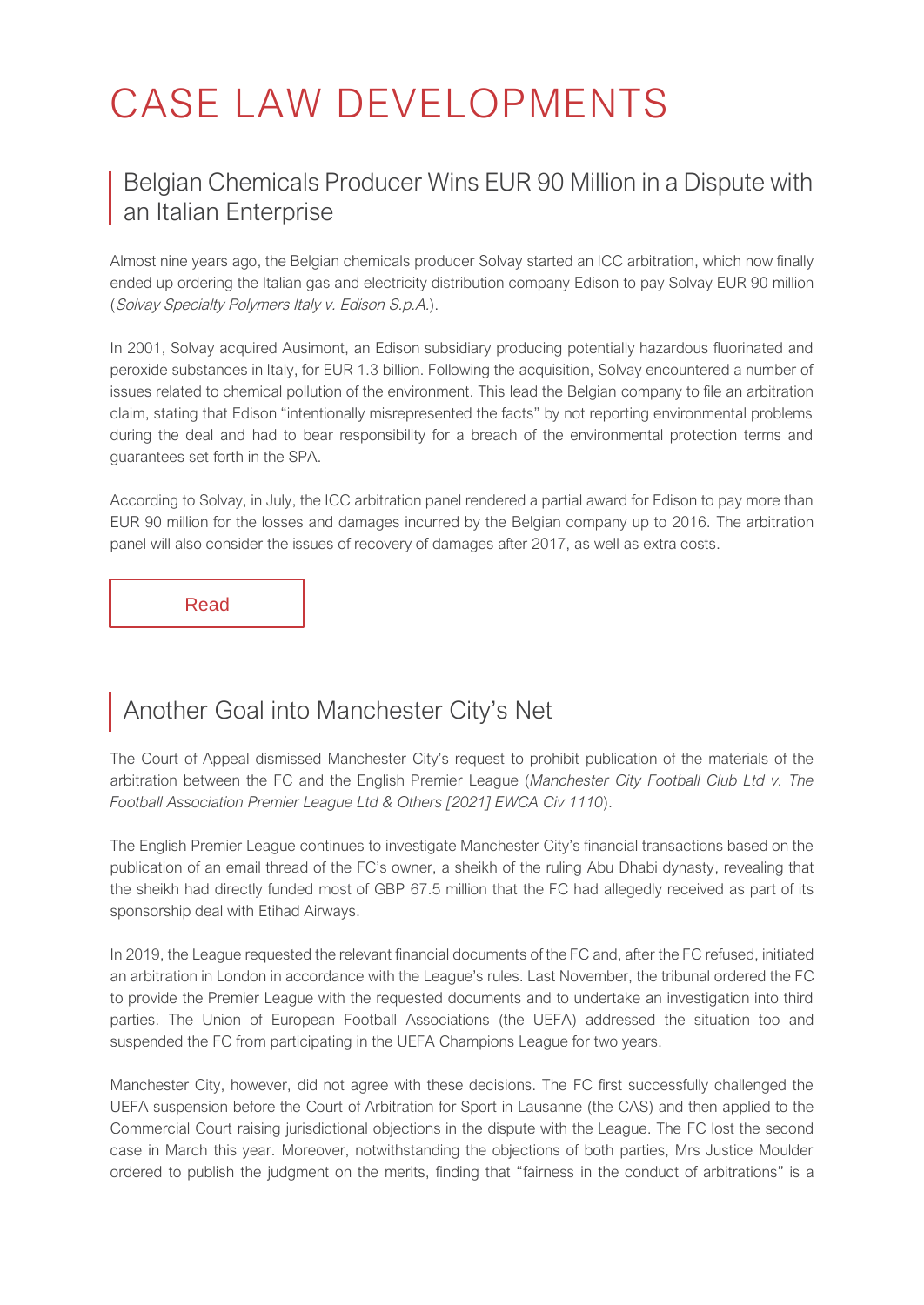matter of public interest and the only confidential information that would be disclosed was the existence of the dispute and the arbitration, already in the public domain.

[Read](https://www.cms-lawnow.com/ealerts/2021/07/alls-fair-in-football-and-arbitration-court-of-appeal-orders-publication-of-high-court-judgments)

### [Is an Expert Decision an Arbitral Award?](https://globalarbitrationreview.com/insurer-seeks-enforce-against-ghana-university)

The U.S. District Court for the Southern District of New York is to consider this question in enforcing an award in a case between the University of Ghana and the insurance company Chubb (also known as the ACE American Insurance Company) stemming from a failure to implement a construction project at the university campus (ACE American Insurance Company v. University of Ghana, 1:21-cv-06472).

In 2015, the University entered into an agreement with CPA, commissioning the construction and lease of four student buildings and a dormitory in the Accra campus. After the University failed to present the contractually required letter of credit in 2018, the parties jointly appointed Nicholas Vineall QC as an expert to calculate the amount owed by the University using an agreed formula. Later, the University sent a notice of arbitration to CPA, objecting against certain contract terms, as well as the expert's appointment. This, however, did not stop Vineall from rendering an award for USD 165 million in favour of CPA.

Chubb, that had previously insured the agreement between the University and CPA for 20 years against unforeseen circumstances (including the University's default under an arbitral award), proceeded to acquire from CPA "all rights of recovery" and on that basis applied to a U.S. court seeking to enforce Vineall's award.

Chubb believes that the University falls under the jurisdiction of the U.S. court since the University operates with the support of the Ghana Government. The Ghana University, in turn, finds Vineall's award unenforceable.

[Read](https://globalarbitrationreview.com/insurer-seeks-enforce-against-ghana-university)

#### [Conflict of Interest Established Almost 20 Years after the Dispute](http://arbitrationblog.kluwerarbitration.com/2021/07/29/the-ecthr-judgment-in-beg-spa-v-italy-a-human-right-to-a-conflict-free-arbitrator-part-i/)  [Arose](http://arbitrationblog.kluwerarbitration.com/2021/07/29/the-ecthr-judgment-in-beg-spa-v-italy-a-human-right-to-a-conflict-free-arbitrator-part-i/)

The European Court of Human Rights (the ECtHR) found a violation of Article 6 (right to a fair trial) of the European Convention on Human Rights (the ECHR) due to the arbitrator's failure to disclose a relationship with the respondent's parent company in the arbitration proceedings that resulted in an award in 2002 (*BEG S.P.A. v. ENELPOWER S.P.A.*).

In 2000, Becchetti Energy Group (BEG) and Enelpower (an Enel subsidiary) entered into a cooperation agreement to perform the 1996 concession contract for building a hydroelectric plant in Albania. Cooperation involved selling power with a view to its further distribution to Enel's customers in Italy. After Enelpower decided to quit the project, BEG initiated an arbitration seeking to recover a EUR 130 million compensation. The 2002 arbitral award, signed by two out of three arbitrators only, dismissed all claims brought by BEG.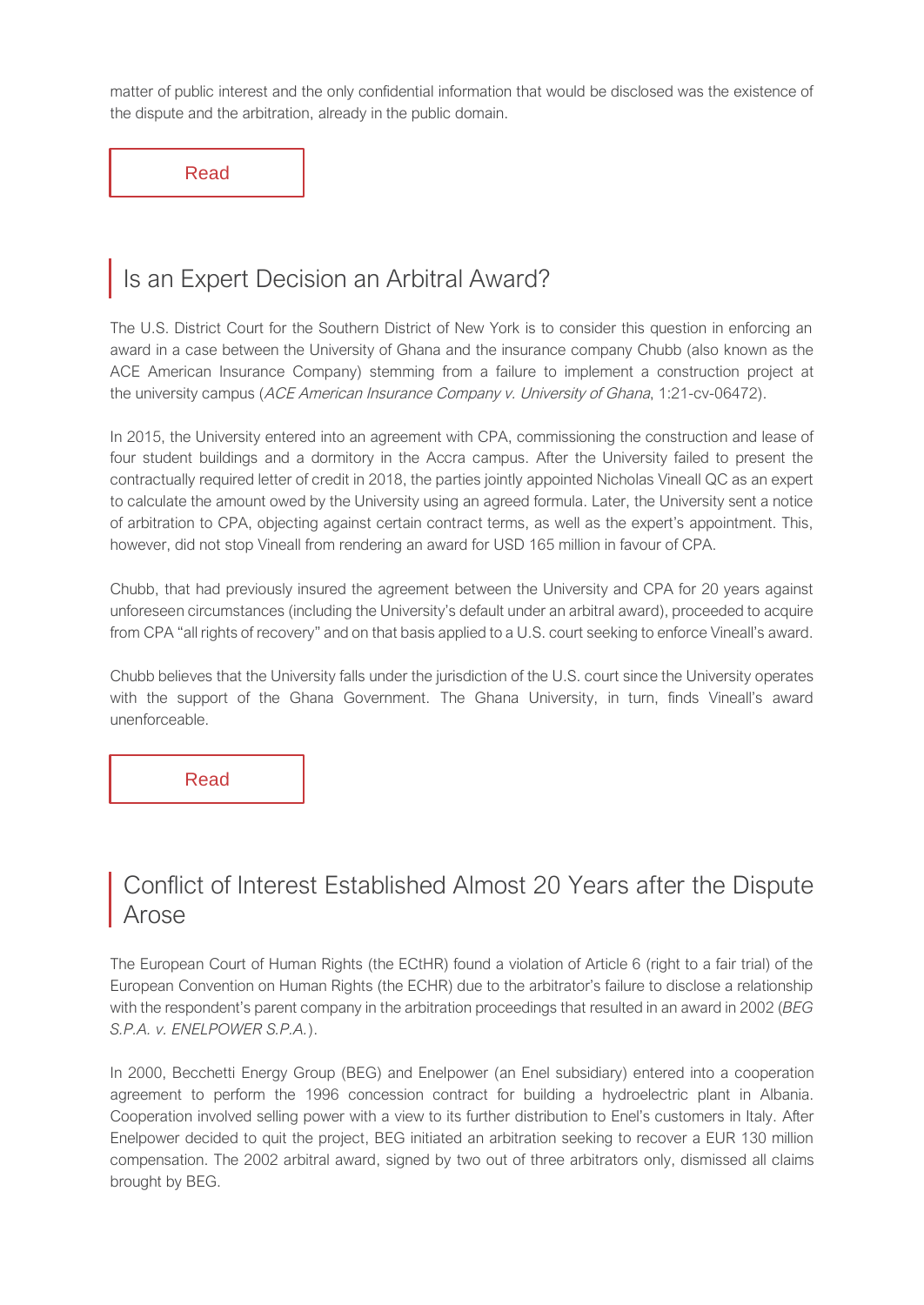Almost immediately after the arbitration, however, BEG discovered that the Italian arbitrator appointed by Enelpower, had been previously a member of the Enel Board of Directors and represented the company in another litigation. The arbitrator had not disclosed these circumstances at the time of his appointment.

BEG challenged the award before the Rome Court of Appeal and the Italian Court of Cassation on these grounds in 2010, as well as lodged a claim for negligence against the Rome Chamber of Commerce as the arbitration institution that administered the dispute; each of these proceedings was, nevertheless, dismissed.

BEG eventually applied to the ECtHR which, ten years after the application, found that BEG had been deprived of its right to a fair trial in the arbitration due to the arbitrator's failure to disclose his relationship with Enel. Over the years of litigation, BEG lost a total of EUR 1.2 billion in lost profits, procedural costs and expenses; yet, the ECtHR awarded the applicant only EUR 50,000 as compensation for non-pecuniary damages and costs.

[Read](http://arbitrationblog.kluwerarbitration.com/2021/07/29/the-ecthr-judgment-in-beg-spa-v-italy-a-human-right-to-a-conflict-free-arbitrator-part-i/)

#### Arbitration Agreement Is Not Concluded if the Parties Submit Different Versions of the Agreement

In *Rowland v. Sandy Morris Financial & Estate Planning Services, LLC.*, *No. 20-1187*, the United States Court of Appeals for the Fourth Circuit determined whether an arbitration agreement was made between two spouses who had planned to set up a common business. The Court struggled to resolve the dispute as the conflicting parties provided two different versions of the arbitration agreement. The differences were in the account numbers to be managed, as well as in the investment objectives and risk preferences.

The Court analyzed the Federal Arbitration Act and reviewed the submitted versions of the arbitration agreement in the context of the North Carolina practice on contracts and arbitration agreements. The Court eventually came to the conclusion that the parties did not form or express their will to enter into an unambiguous arbitration agreement. Therefore, the arbitration agreement could not be considered concluded and an arbitration could not be initiated.

[Read](https://globalarbitrationnews.com/contract-compelling-arbitration-not-formed-where-parties-submitted-two-different-versions-of-the-same-agreement-as-evidence/)

#### [Jones Day Seeks to Bring Witnesses in the Case against a Former](https://globalarbitrationreview.com/jones-day-renews-discovery-bid-in-buhler-dispute)  [Partner](https://globalarbitrationreview.com/jones-day-renews-discovery-bid-in-buhler-dispute)

In 2019, one of partners left Jones Day to head an international arbitration practice at another international law firm. The move was noteworthy as the former partner at Jones Day had represented a client in an ICC case where a presiding arbitrator was a partner with the firm he now joined. The former Jones Day partner did not disclose this fact and, once the switch was over, the opposing party in the ICC moved to recuse the presiding arbitrator. The motion was satisfied and the case continued with a newly appointed arbitrator;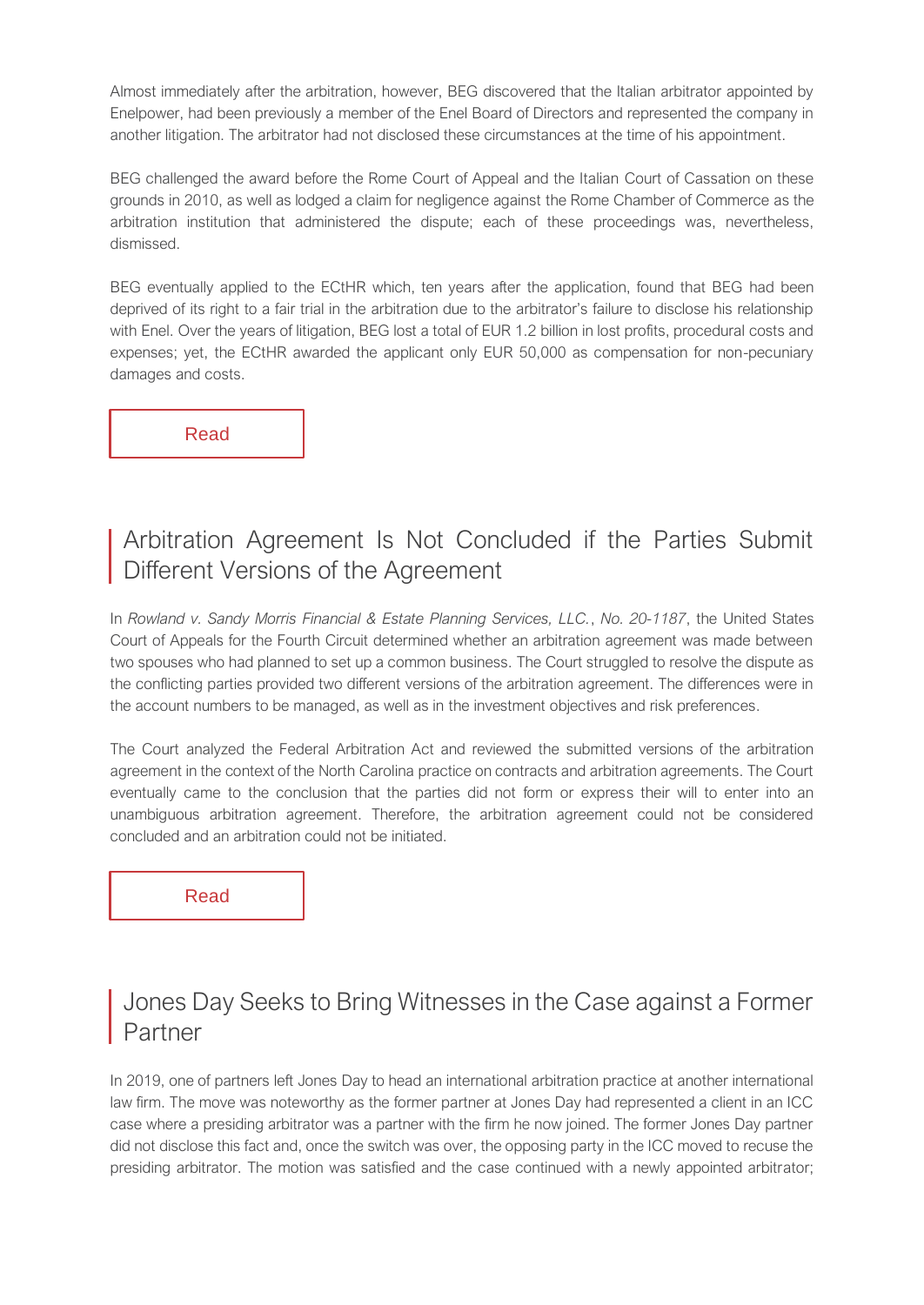however, the additional hearings that had to be held due to the replacement significantly increased the procedural costs.

In view of this, Jones Day refused to pay its former partner the money he was entitled to upon leaving the firm, and demanded that he reimburse the expenses incurred in the ICC case. In addition, Jones Day initiated an arbitration against the partner at the JAMS, as the firm believed that he breached his fiduciary duties to it, as well as his obligations under the partnership agreement.

At the moment, Jones Day seeks assistance from a U.S. court to bring partners of the firm where their former employee works now into the arbitration and make them testify in online hearings. The partners are refusing to appear, saying that such procedural motions have "serious shortcomings".

[Read](https://globalarbitrationreview.com/jones-day-renews-discovery-bid-in-buhler-dispute)

[Amazon Case: India's Supreme Court Confirms Enforceability](https://globalarbitrationreview.com/amazon-can-enforce-emergency-award-in-india) of Emergency Awards in India

The Supreme Court of India has enforced an emergency award of the Singapore International Arbitration Centre (SIAC) to suspend a transaction for the sale of more than USD 3.4 billion worth of assets by Amazon's local business partner (*Amazon.com NV Investment Holdings LLC v. Future Retail Ltd. and Future Coupons Pvt. Ltd*).

The dispute arose after Future Retail announced the sale of USD 3.4 billion worth of assets to Reliance Retail, a subsidiary of Reliance Industries owned by Mukesh Ambani, last August. Amazon opposed the transaction as it would violate the contract with Future Coupons, a firm that promoted Future Retail and was 40% owned by Amazon.

Ultimately, the struggle for leadership in India's retail market between Jeff Bezos and Mukesh Ambani, listed by Forbes among the world's top ten billionaires, went legal. Amazon initiated an emergency arbitration against Future Retail at the SIAC, and a SIAC emergency arbitrator prohibited Future Retail from entering into the transaction.

The Indian Supreme Court, where Future Retail sought to challenge the award, considered the argument that Indian arbitration legislation did not provide for enforceability of emergency awards as "manifestly flawed" and upheld the decision of the Delhi High Court, which had confirmed that the emergency arbitrator's award was enforceable.

[Read](https://globalarbitrationreview.com/amazon-can-enforce-emergency-award-in-india)

#### [Hotel Chain Faces a Claim over Name](https://www.kommersant.ru/doc/4946675)

The Radisson Hotel Group has filed a claim with the Arbitration Institute of the Stockholm Chamber of Commerce against Cosmos Hotel Group in connection with an early termination of their partnership by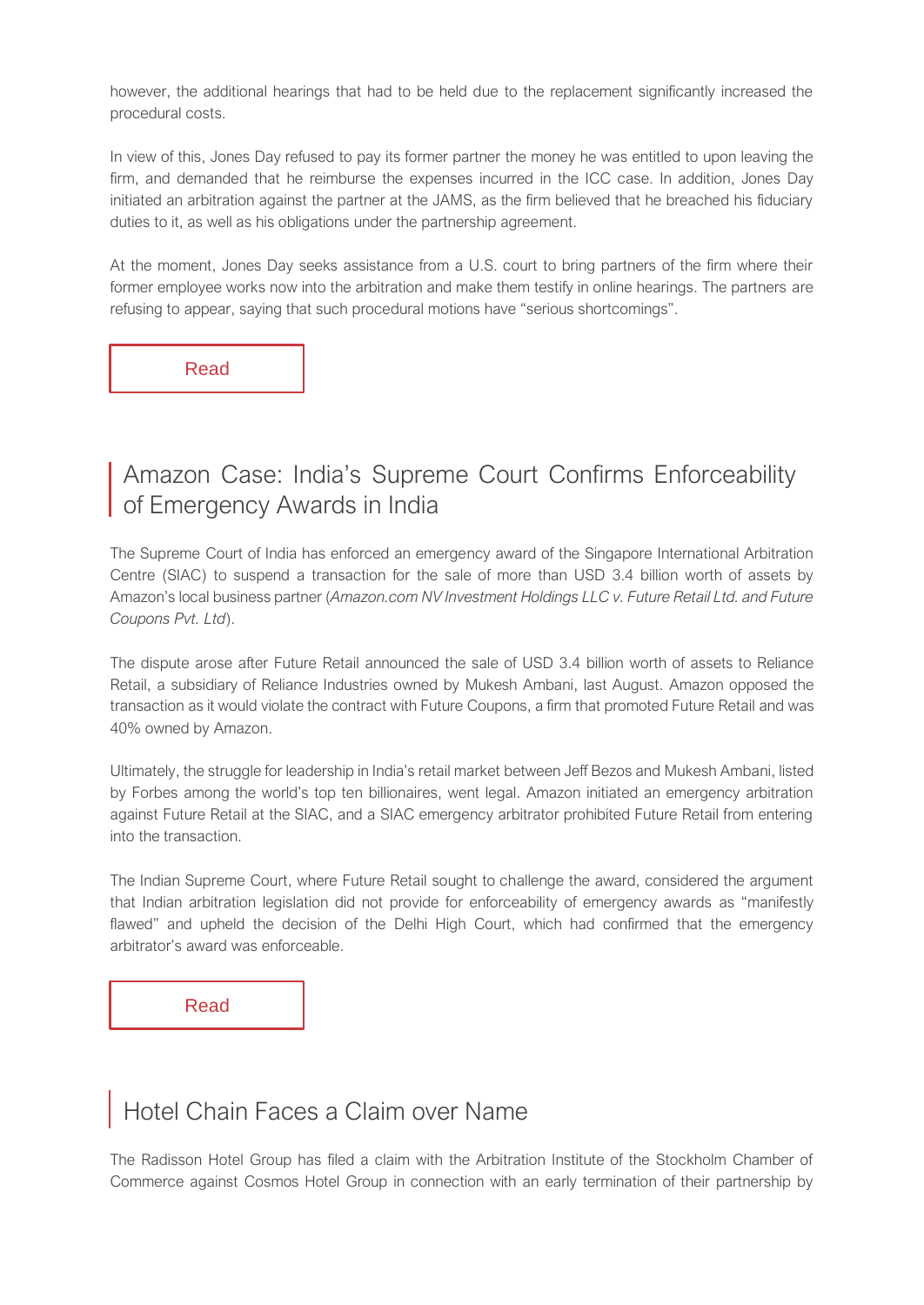Cosmos Hotel Group due to high fee for using the Park Inn brand. The claimant intends to challenge the refusal of Cosmos Hotel Group to use the Park Inn brand in the operations of its seven Russian hotels.

As the claimant's cousel preliminarily calculated, the licence agreement could have earned Radisson Hotel Group annual income of RUB 35 million.

The unexpected rebranding was rough on the hotels as well: their occupancy rates decreased by 15-20%, and some of the personnel quit.

[Read](https://www.kommersant.ru/doc/4946675)

# [Disney Will Litigate with the Black Widow over Appropriate Forum](https://www.cnbc.com/2021/08/23/disney-wants-to-move-scarlett-johansson-lawsuit-to-private-arbitration.html)

In late July, actress Scarlett Johansson filed a lawsuit with the Los Angeles Superior Court against The Walt Disney Company demanding compensation of the damage incurred due to the alleged breach of contract between the media giant and one of its main stars.

The contract concerned the Black Widow movie production and provided that the female lead would receive royalties based on the box office output. However, Disney launched the film on its streaming service, Disney+, while it was still in theaters, which led to a drop in box office income that Johansson was guaranteed under the contract.

Johansson's attorneys insist that the case must be heard by a jury at the Los Angeles County Superior Court. However, Disney's representatives claim that Marvel Entertainment LLC, a media giant's subsidiary, is the appropriate respondent, and, as the actress entered in the contract with Marvel in 2019, the dispute must go to arbitration in accordance with the contract's arbitration clause.

Nonetheless, as the claimant's representatives say, the Disney company breached the contract, since it was the one to make the decision to launch the movie on the streaming service, thus rendering the dispute non-arbitrable and falling within the jurisdiction of state courts.

[Read](https://www.cnbc.com/2021/08/23/disney-wants-to-move-scarlett-johansson-lawsuit-to-private-arbitration.html)

#### [Online Hearings at the Height of the Pandemic Do Not Violate a](https://globalarbitrationreview.com/covid-plea-fails-blunt-razor-award)  [Party's Right to Be Heard](https://globalarbitrationreview.com/covid-plea-fails-blunt-razor-award)

In proceedings for setting an LCIA arbitral award aside, the Federal Supreme Court of Switzerland did not recognize the arbitration panel's refusal to postpone online hearings in the midst of the coronavirus pandemic as a violation of the party's right to be heard.

The LCIA award was rendered in a dispute between the shareholders of Super-Max, a company that produces razor blades in India, the Middle East, and Africa. Poor financial performance aggravated relations between the shareholders and the dispute was preceded by a corporate conflict. The majority shareholder,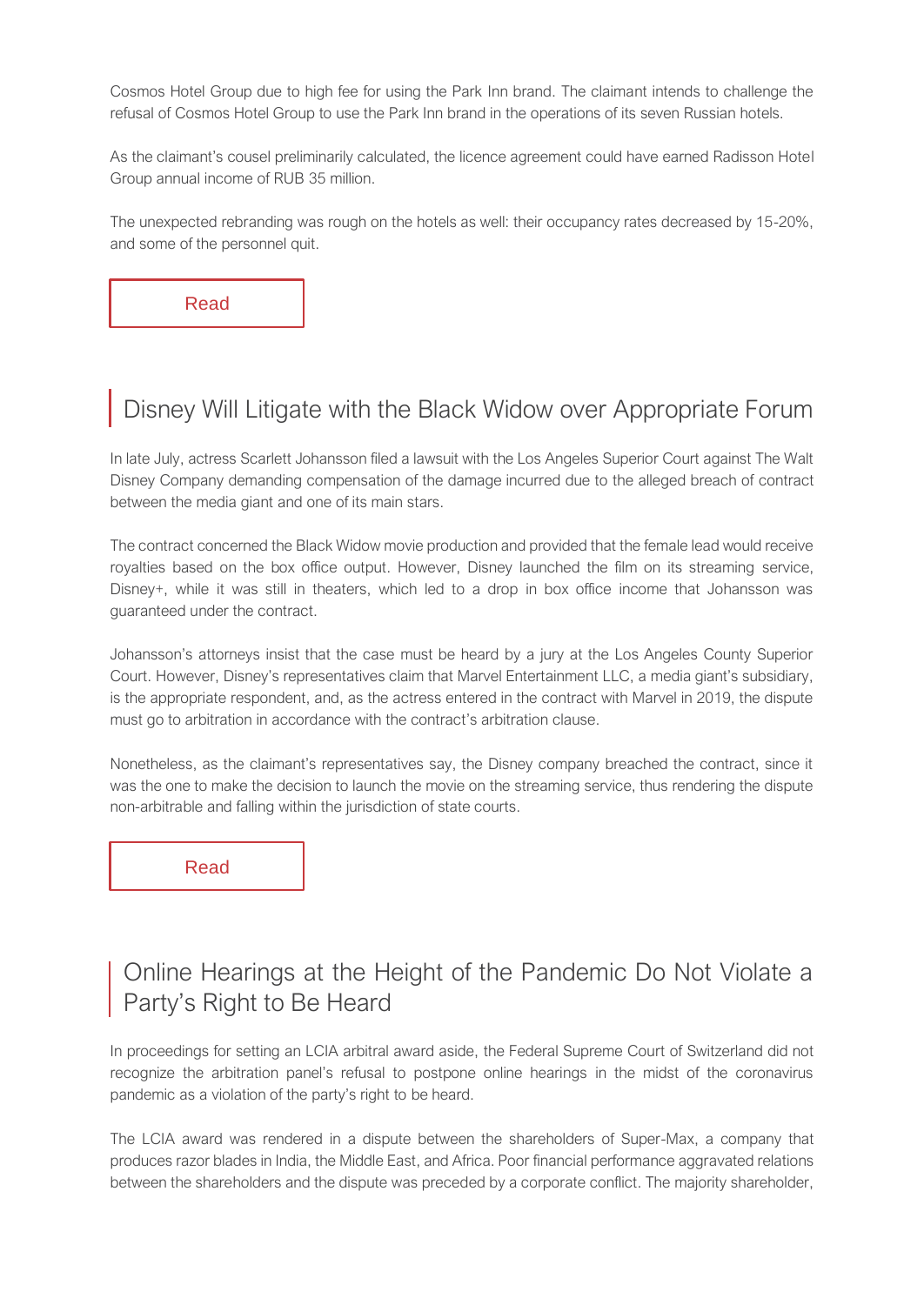who simultaneously holds the position of executive director, attempted to remove the company's top management, including the CEO, without the consent of the other shareholders. Indignant shareholders initiated two proceedings at once, one in a London-based state court and another in the LCIA.

The LCIA arbitration panel resolved that the majority shareholder breached both the shareholder agreement and the employment contract and ordered that he pay nearly USD 9.3 million in damages plus interest. The majority shareholder disagreed with the award and applied to the Federal Supreme Court of Switzerland to set it aside. He argued that his right to be heard and the principle of equality between the parties were breached when the arbitration panel dismissed a motion to postpone an online hearing in May 2020. In his view, the pandemic has made it extremely difficult to find a lawyer capable of providing legal assistance before the LCIA.

The Swiss Federal Court did not agree that the arbitral award violated the party's procedural rights and should be set aside, especially in view of the party's own conduct (including such examples as the statement of inability to attend the hearing being submitted on the eve of the hearing and the shareholder's representative participating in the proceedings in London).

[Read](https://globalarbitrationreview.com/covid-plea-fails-blunt-razor-award)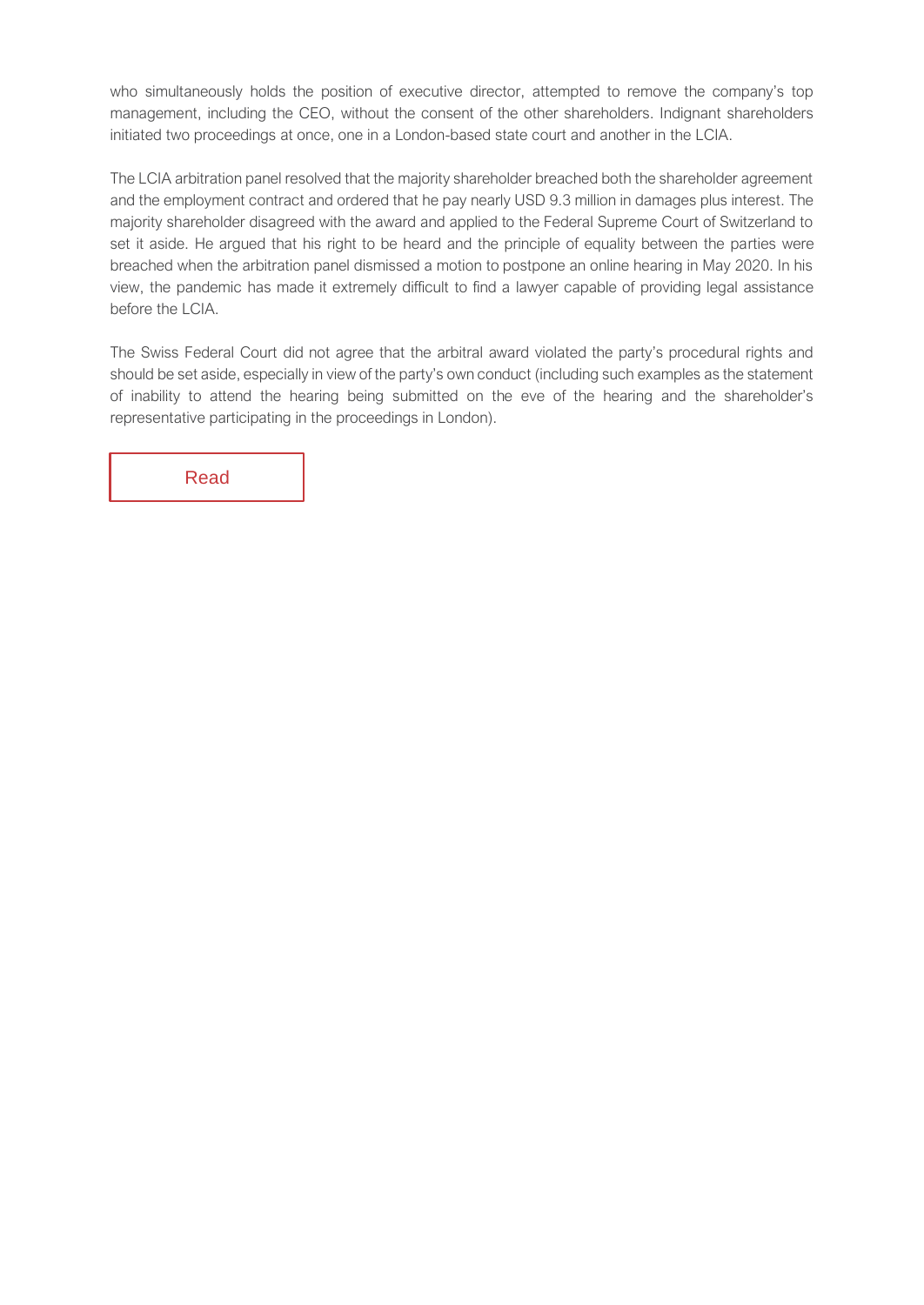# INVESTMENT ARBITRATION NEWS

#### [An Award Made in the First Investment Arbitration under the EAEU](https://globalarbitrationreview.com/belarus-defeats-bulk-of-claim-over-leisure-complex)  **[Treaty](https://globalarbitrationreview.com/belarus-defeats-bulk-of-claim-over-leisure-complex)**

An *ad hoc* arbitral award has been published in a case initiated by a Russian company Manolium Processing LLC against the Republic of Belarus. The case concerns an investment agreement made in 2003 between Manolium Processing LLC, on the one hand, and the Minsk City Executive Committee and a state enterprise Minsktrans, on the other. As stipulated in the agreement, the Russian company obtained the right to develop a land plot in the center of Minsk for further construction of a commercial, cultural and leisure complex in exchange for construction of several utility facilities by mid-2011. The Minsk Commercial Court, however, terminated the investment agreement in 2014 after numerous breaches by the company.

In 2017, the Russian company initiated an arbitration against the Republic of Belarus, demanding USD 176 million. This became the first investment arbitration against Belarus under the Treaty on the Eurasian Economic Union. The arbitration panel eventually awarded 12% of the initially claimed amount, ordering to reimburse no more than around USD 19 million, which is close to the amount spent on the construction by the claimant.

[Read](https://globalarbitrationreview.com/belarus-defeats-bulk-of-claim-over-leisure-complex)

# [Latest News from Spain's Energy Front](https://globalarbitrationreview.com/spain-ordered-pay-german-solar-investor)

Having considered no less than 49th solar energy case against Spain, the ICSID made yet another award to declare Spain liable for a breach of the Energy Charter Treaty (ECT) caused by reforms in the renewable energy regulations. The arbitration panel awarded nearly EUR 28 million to a German investor STEAG (*STEAG GmbH v. Kingdom of Spain*, ICSID Case No. ARB/15/4).

It was also reported earlier this month that Spain lost other similar cases. In *Infrastructure Services Luxembourg S.à.r.l. and Energia Termosolar B.V. (formerly Antin Infrastructure Services Luxembourg S.à.r.l. and Antin Energia Termosolar B.V.) v. Kingdom of Spain* (ICSID Case No. ARB/13/31), the ICSID Annulment Committe[e upheld](https://globalarbitrationreview.com/spain-fails-overturn-solar-award) the decision to award EUR 101 million to Infrastructure Services Luxembourg and its Dutch subsidiary Energia Termosolar and to order that Spain reimburse expenses in the amount of EUR 2.3 million.

Apart from that, t[he ICSID has also registered two new c](https://globalarbitrationreview.com/spain-faces-yet-another-renewables-claim)laims, filed by two Irish funds against Spain (Spanish Solar v. Spain. Spanish Solar 1 Limited and Spanish Solar 2 Limited v. Kingdom of Spain, ICSID Case No. ARB/21/39). The exact amounts claimed are as yet unknown.

[Read](https://globalarbitrationreview.com/spain-ordered-pay-german-solar-investor)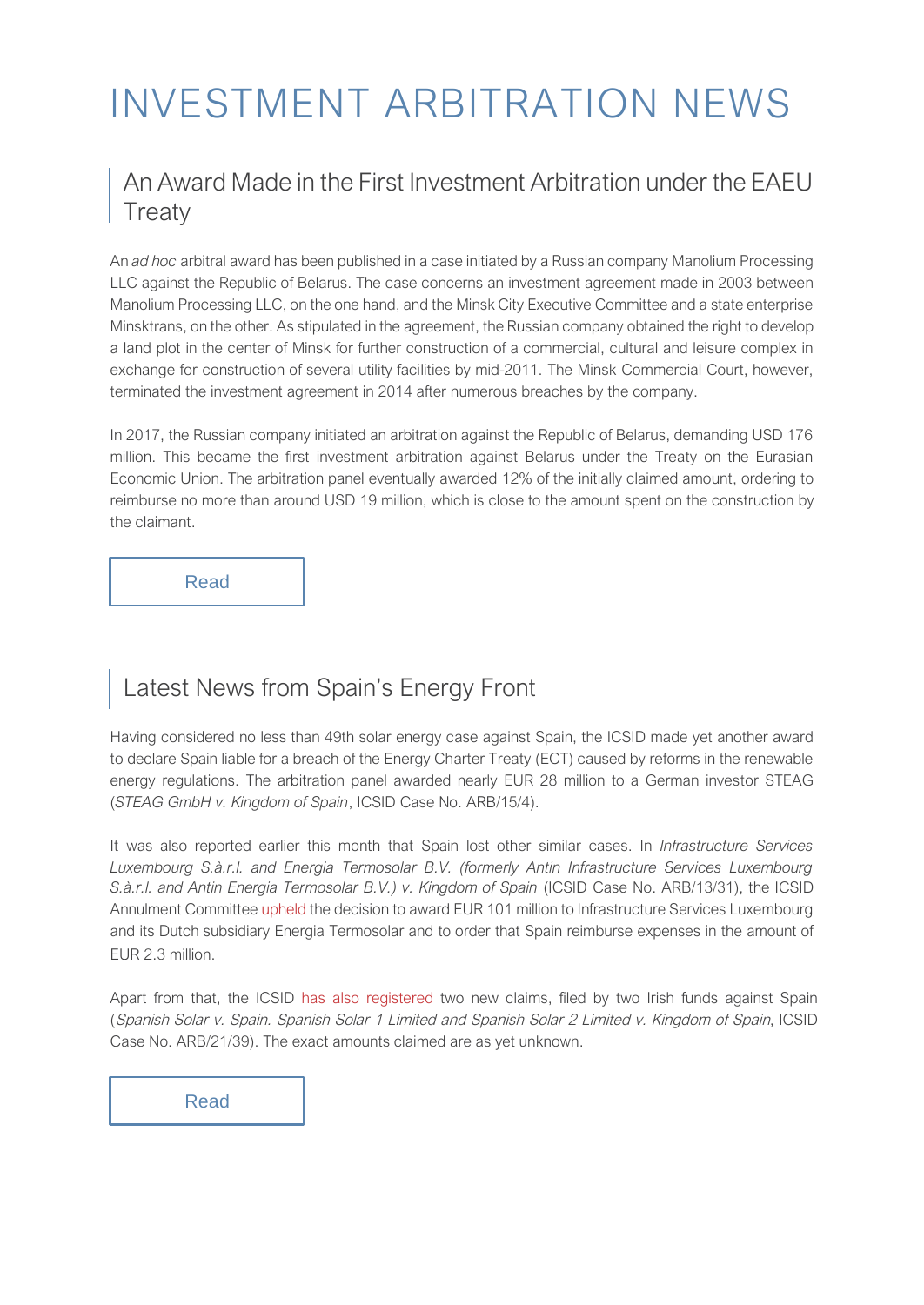# [If You Can't Join, Then Dismiss](https://globalarbitrationreview.com/peru-defeats-hydro-claims-icsid)

Six hydroelectric power companies, the subsidiaries of the construction consortium IBT Group headquartered in Miami and owned by the Spanish construction group Eurofinsa, lost in a joint ICSID case against Peru (*Hydrika 1 S.A.C. and others v. Republic of Peru*, ICSID Case No. ARB/18/48).

In 2014, the IBT subsidiaries concluded six contracts for the construction of six small hydro power plants in Peru at the price of nearly USD 140 million; however, they did not complete the projects at issue within the agreed timeframe, since Peru delayed issuing the necessary permits. Identical arbitration clauses in the agreements with Peru prescribed that disputes under USD 20 million were to be referred to the Peru Chamber of Commerce and Industry, whereas disputes above USD 20 million were to be referred to the ICSID. In 2019, investors brought claim for the total of USD 24 million to the ICSID.

Nevertheless, the ICSID tribunal decided that in order to consolidate the claims, the tribunal had to have jurisdiction over each of them. Given that the amounts under each claim were less than the USD 20 million threshold set forth in the arbitration clauses, the tribunal dismissed the companies' claims and ordered the companies to cover all Peru's procedural costs and expenses in the amount of USD 3 million, while disregarding that the claimants were the subsidiaries of the very same IBT.

[Read](https://globalarbitrationreview.com/peru-defeats-hydro-claims-icsid)

#### [Claim against Chile Flies to Investment Arbitration](https://globalarbitrationreview.com/chile-hit-claim-over-airport-pandemic-disruption)

Just over six months after Chile was threatened with arbitration by two French airport operators Vinci Airports and Groupe ADP, shareholders of the Nuevo Pudahuel consortium, the investors filed a claim with the ICSID after all (*ADP International S.A. and Vinci Airports S.A.S. v. Republic of Chile*, ICSID Case No. ARB/21/40).

The claim concerns a breach of the concession agreement for renovation and construction of a new terminal for increasing passenger traffic at the Santiago International Airport due to Chile's anti-COVID-19 measures. The concession agreement was made in 2015 and was worth USD 1 billion.

Last year, the profit of investors from the airport fell by 90%, but Chile refused to renegotiate the terms of the concession. The investors themselves claim that they are not challenging Chile's anti-COVID-19 measures as such, but are rather contesting Chile's restrictive approach to the concession agreement and compensation of the operators' losses.

GAR believes that this case can become the first investment agreement dispute to arise from state anti-COVID-19 measures.

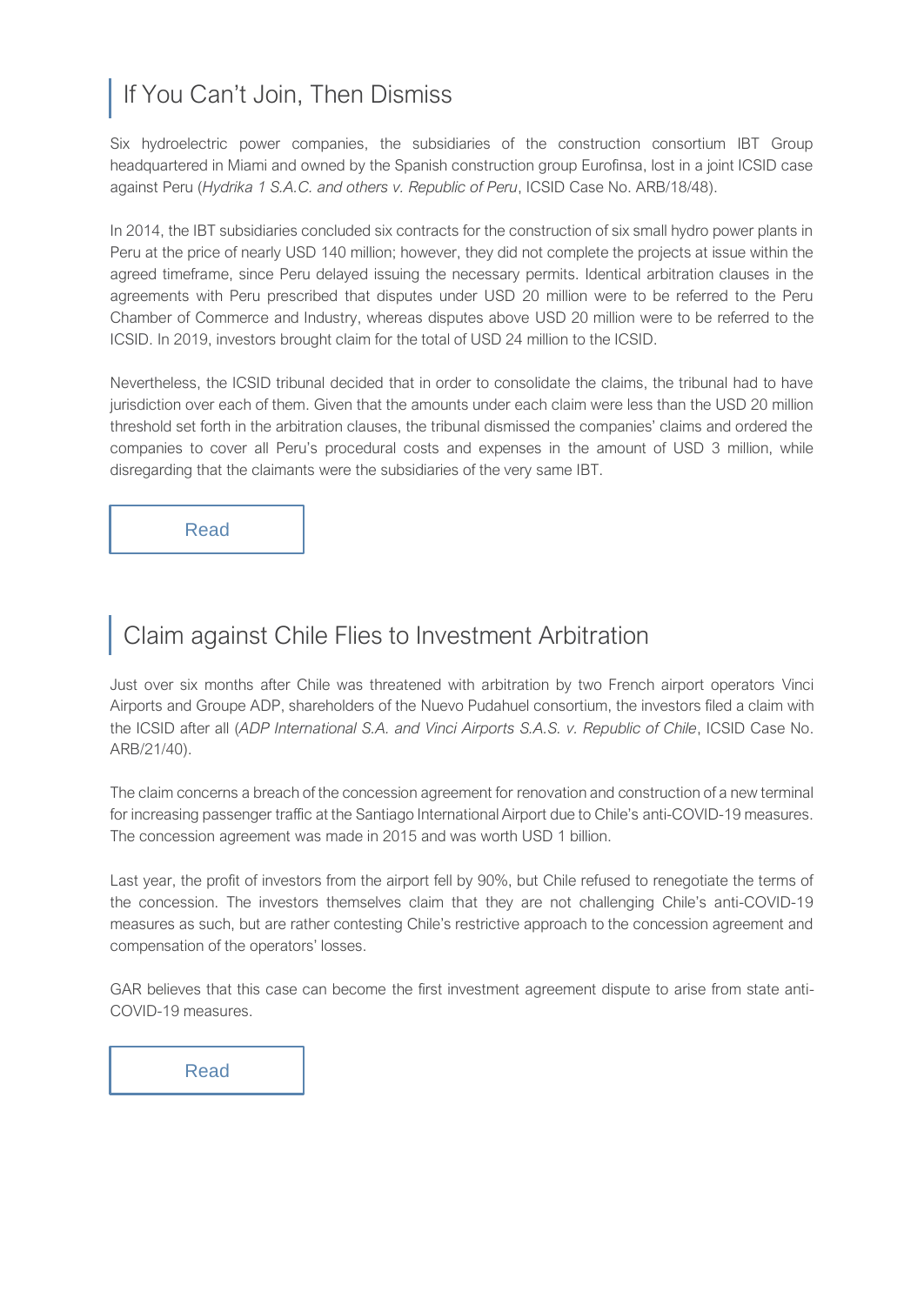#### [India Backs Down](https://globalarbitrationreview.com/india-moves-settle-tax-claims)

After 17 disputes totalling INR 500 billion (USD 6.7 billion), two investment arbitral awards in favour of British companies Cairn Energy (awarded USD 1.7 billion) and Vodafone (awarded USD 5 million as a partial compensation of procedural costs), a freeze of real estate in Paris worth EUR 20 million under Cairn's application for the arbitral award's enforcement, a March lawsuit by a Japanese conglomerate Mitsui & Co for the amount of USD 320 million, India has passed a new law to abolish its controversial retroactive tax on the transfer of Indian assets that took place before May 2012.

Moreover, India has agreed to compensate losses (but not interest) to the affected companies on the condition that they will withdraw their cases against India and undertake not to bring them in the future. The Indian Government said that "foreign investments play an important role in facilitating more rapid economic and employment growth" which is especially important in the context of rehabilitation of the economy after coronavirus pandemic.

[Read](https://globalarbitrationreview.com/india-moves-settle-tax-claimshttps:/globalarbitrationreview.com/india-moves-settle-tax-claims)

# [Russia Challenges YUKOS's Mention of the Winning Award](https://www.rbc.ru/economics/05/08/2021/610a7d5d9a7947d015cc3c7d)

Russia has accused Yukos Foundation of flagrantly breaching confidentiality after the latter published news on the USD 5 billion arbitral award in a dispute against Russia. Russia claims that procedural documents provide for confidentiality of the arbitration, therefore Russia is entitled to claim damages arising from the publication.

Russia argues that damages have been caused by the necessity to provide explanations about the news publication of Yukos Foundation, as it contained "conclusions of the award taken out of context." Autonomous Non-Commercial Organization International Centre for Legal Protection (ICLP), that represents Russia, notes that in fact the panel has reduced the amounts claimed to USD 2.6 billion since the claimant itself contributed to the loss; moreover, two arbitrators filed dissenting opinions.

[Read](https://www.rbc.ru/economics/05/08/2021/610a7d5d9a7947d015cc3c7d)

# [Poland Discovered a Threat of Arbitration](https://corporate.discovery.com/discovery-newsroom/discovery-inc-to-charge-the-government-of-poland-with-violations-to-the-us-poland-bilateral-investment-treaty/)

Discovery, Inc. has notified the Polish President Andrzej Duda of its intention to initiate an arbitration under the 1990 Treaty between the USA and the Republic of Poland Concerning Business and Economic Relations, which allows for ICSID arbitration in accordance with the UNCITRAL Rules.

The investor is discontent with the authorities that have refused to prolong the broadcasting license for one of the Discovery channels, TVN24, and are planning to pass a law prohibiting companies from outside the European Union to have any type of ownership in Polish TV and radio broadcasters. This law has been previously approved by the Polish Sejm and sent to the upper chamber, the Senate, for voting.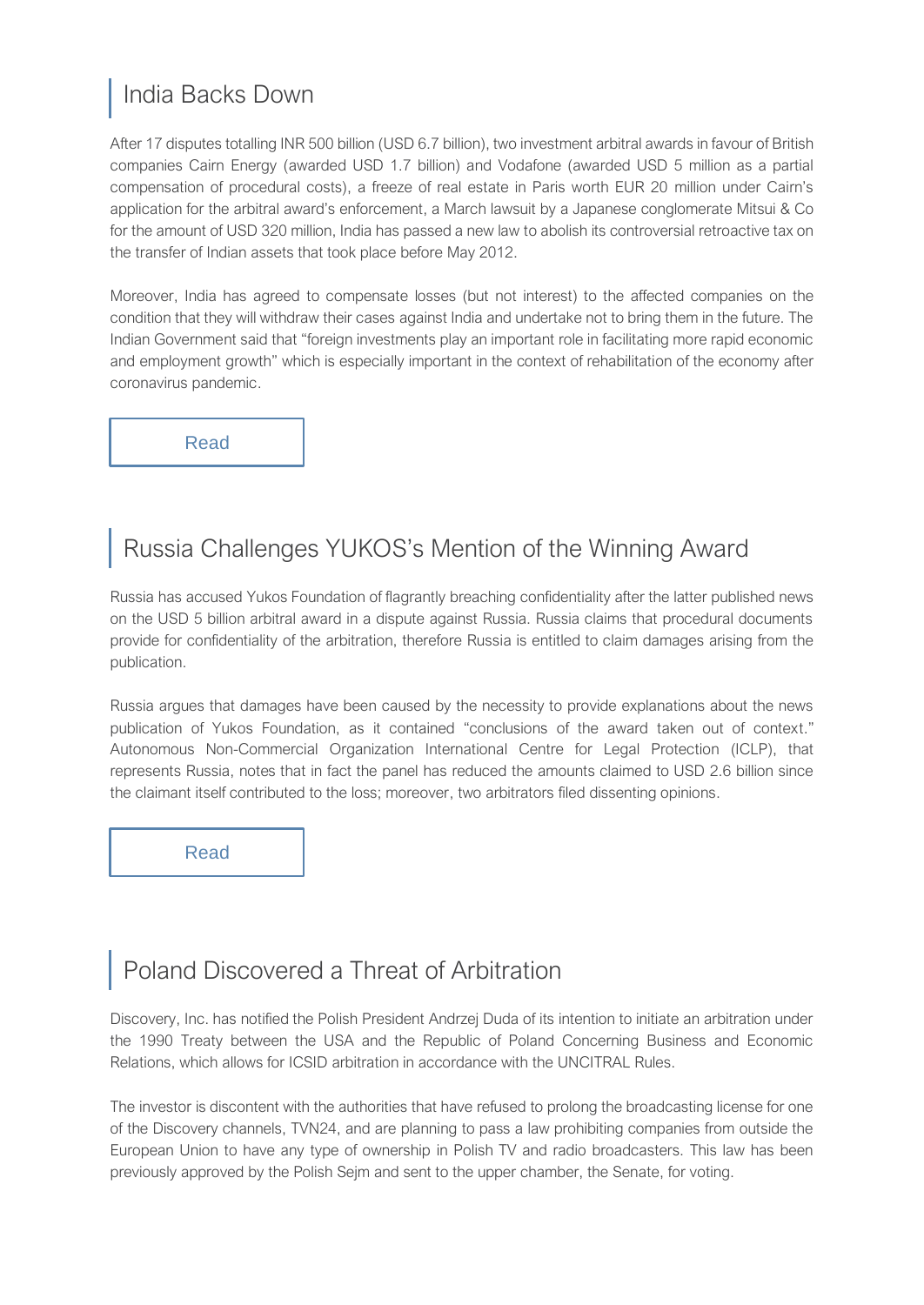A similar ban is already in force in Poland, but it concerns only direct ownership, thus being inapplicable to Discovery that controls [TVN thro](https://time.com/6089941/poland-discovery-media-law/)ugh a Dutch enterprise. If the law is passed, indirect participation of non-European companies in TV and radio broadcasting business will fall under the ban as well, which will lead to the third largest US investor winding up its activities in Poland.

[Read](https://corporate.discovery.com/discovery-newsroom/discovery-inc-to-charge-the-government-of-poland-with-violations-to-the-us-poland-bilateral-investment-treaty/)

#### [Investors in a Cryptocurrency Exchange Will Have Their Expenses](https://liticapital.com/liti-capital-to-fund-group-action-against-binance/)  [Covered](https://liticapital.com/liti-capital-to-fund-group-action-against-binance/)

A Swiss investment company Liti Capital has informed that it is ready to provide USD 5 million to meet the arbitration costs of retail investors in their joint case against a cryptocurrency exchange Binance.

Potentially more than 1,000 investors intend to bring claims for damages resulting from the service outage of 19 May that coincided with one of the massive drops of cryptocurrency prices caused, among other things, by the news that Chinese regulators planned to prohibit banks and payment companies from using cryptocurrencies. Due to the outage, investors were not able to anyhow respond to the drop and could only watch as their assets slumped. At the same time, claims vary greatly, ranging from USD 11 million to several hundred dollars.

According to the Binance Terms of Use, the arbitration will be administered by the Hong Kong International Arbitration Centre.

[Read](https://liticapital.com/liti-capital-to-fund-group-action-against-binance/)

#### [UNCTAD Prepared a Note about the Investment Arbitration](https://investmentpolicy.unctad.org/publications/1253/recent-developments-in-the-iia-regime-accelerating-iia-reform)  [Reform](https://investmentpolicy.unctad.org/publications/1253/recent-developments-in-the-iia-regime-accelerating-iia-reform)

The United Nations Conference on Trade and Development (the UNCTAD) has prepared [a note](https://unctad.org/system/files/official-document/diaepcbinf2021d6_en.pdf) that looks into developments that occurred during the investment arbitration reform and the issues of international investment treaties. In particular, the note discusses the termination of all intra-EU bilateral investment treaties and the emergence of new international investment treaties. For example, the note mentions that 21 international investment treaties were concluded in 2020, half of which were triggered by Brexit.

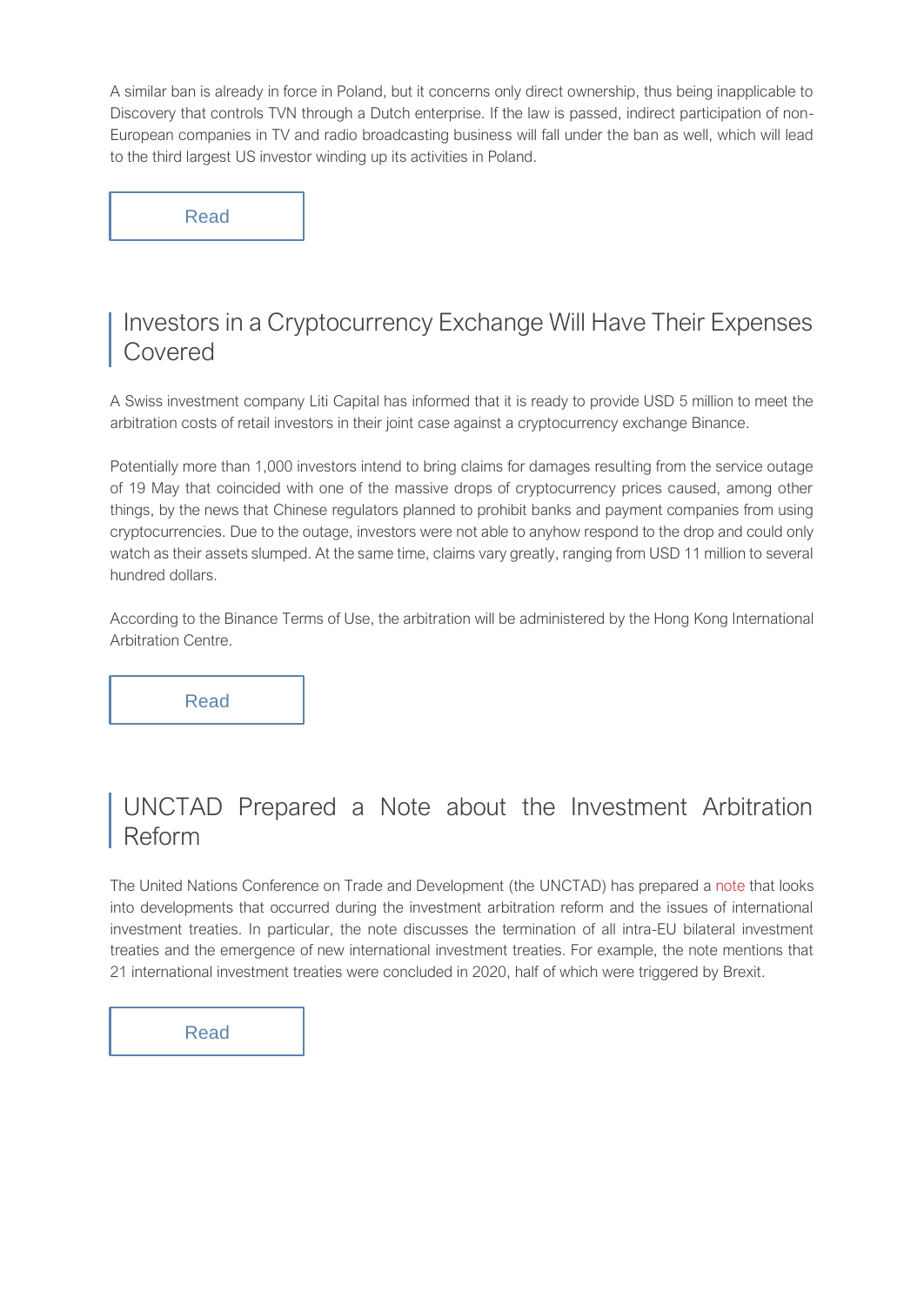# [Paying Old Debts to Gain New Benefits](https://globalarbitrationreview.com/shell-shell-out-in-nigerian-oil-spill-dispute)

A Shell subsidiary, Shell Petroleum Development Company of Nigeria (SPDC), agreed to pay NGN 45.9 billion (USD 112 million) to a community in South Nigeria for oil spills in the Niger Delta that caused the dispute ten years ago. A possible reason for this could be an ICSID case initiated by Shell this February, since it concerns the same environmental obligations.

The original court case *Chief Agbara and Others [v. SPDC](https://www.ecolex.org/details/court-decision/agbara-et-al-v-shell-petroleum-et-al-ec451519-5f0b-40f0-8122-f53fd3a6cb1c/)* resulted in a judgement for USD 40 million plus interest and concerned land contamination from a rupture of a pipeline serviced by Shell that spilled more than 2 million barrels of oil. The spills caused acid rains, land and ground water contamination.

In November last year, the Supreme Court of Nigeria dismissed Shell's arguments for challenging the decision in this case, observing that the inflicted damage taken together with interest was ten times greater. Nevertheless, it was precisely the treatment of the investor in Nigerian courts that gave rise to the SPDC's application to the ICSID.

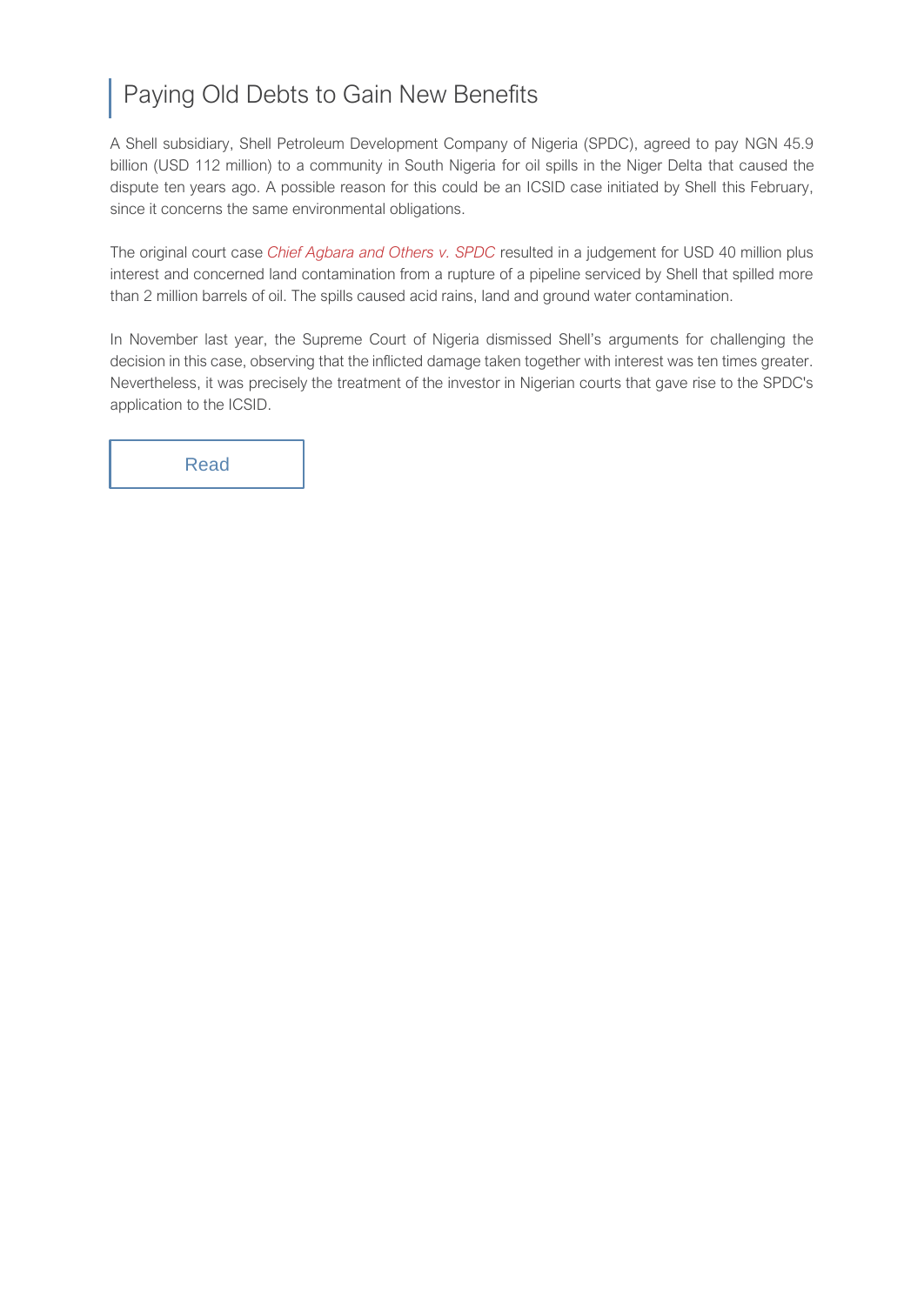# ARBITRATION NEWS

# [RIMA Summer Academy "Basics of Arbitration"](https://modernarbitration.ru/ru/news/Letnyaya-akademiya-Osnovy-arbitrazha-tretejskogo-razbiratelstva-itogi)

The Russian Institute of Modern Arbitration (RIMA) held the Summer Academy "Basics of Arbitration" on 16-21 August 2021. Only 20 participants out of almost a hundred applicants were selected to attend the five-day lecture course taught by leading arbitration and ADR practitioners.

The Academy lecturers included partners, counsels and associates of the major Russian law firms: Olga Tsvetkova and Evgeny Rashchevsky (Egorov, Puginsky, Afanasiev & Partners), Dmitry Kaysin (Rybalkin, Gortsunyan & Partners), Maxim Kulkov and Oleg Kolotilov (Kulkov, Kolotilov & Partners), Dmitry Andreev (Monastyrsky, Zyuba, Stepanov & Partners), and Nikita Kondrashov (Axioma).

Participants were able to put into practice the acquired knowledge and improve their oral presentation skills in a moot arbitration moderated by the RAC Executive Administrator and RIMA General Director, arbitrator Yulia Mullina.

At the end of the Academy lecture course, participants were awarded certificates and were gifted with the translated edition o[f International Arbitration: Law and Practice](https://modernarbitration.ru/en/garyborn/book) by Gary B. Born.

The Summer Academy was held with the support of the Rybalkin, Gortsunyan & Partners Law Firm as the general partner and the Academy's partner Egorov, Puginsky, Afanasiev & Partners Law Offices.

[Read](https://modernarbitration.ru/ru/news/Letnyaya-akademiya-Osnovy-arbitrazha-tretejskogo-razbiratelstva-itogi)

# [SIAC Russia Academy](https://www.siac.org.sg/component/registrationpro/event/526/SIAC-Russia-Academy-(Virtual-Edition)--Time-and-Cost-Savers-at-SIAC--Emergency-Arbitration--Expedited-Procedure-and-Early-Dismissal?Itemid=552)

On 20 August 2021, the Singapore International Arbitration Centre (the SIAC) held an online webinar "*Time And Cost Savers at SIAC: Emergency Arbitration, Expedited Procedure and Early Dismissal*" with support of the Russian Institute of Modern Arbitration and within the framework of the SIAC Russia Academy. Leading dispute resolution practitioners participated in the event.

Members of the RAC Board Andrey Gorlenko (Ivanyan & Partners) and Andrey Panov (Allen & Overy) were among speakers of the event.

[Read](https://www.siac.org.sg/component/registrationpro/event/526/SIAC-Russia-Academy-(Virtual-Edition)--Time-and-Cost-Savers-at-SIAC--Emergency-Arbitration--Expedited-Procedure-and-Early-Dismissal?Itemid=552)

# [Research Competition "New Perspective on Dispute Resolution"](https://modernarbitration.ru/ru/yima/newperspective)

Young IMA has announced the results of the first Research Competition "New Perspective on Dispute Resolution" and held the award ceremony for participants.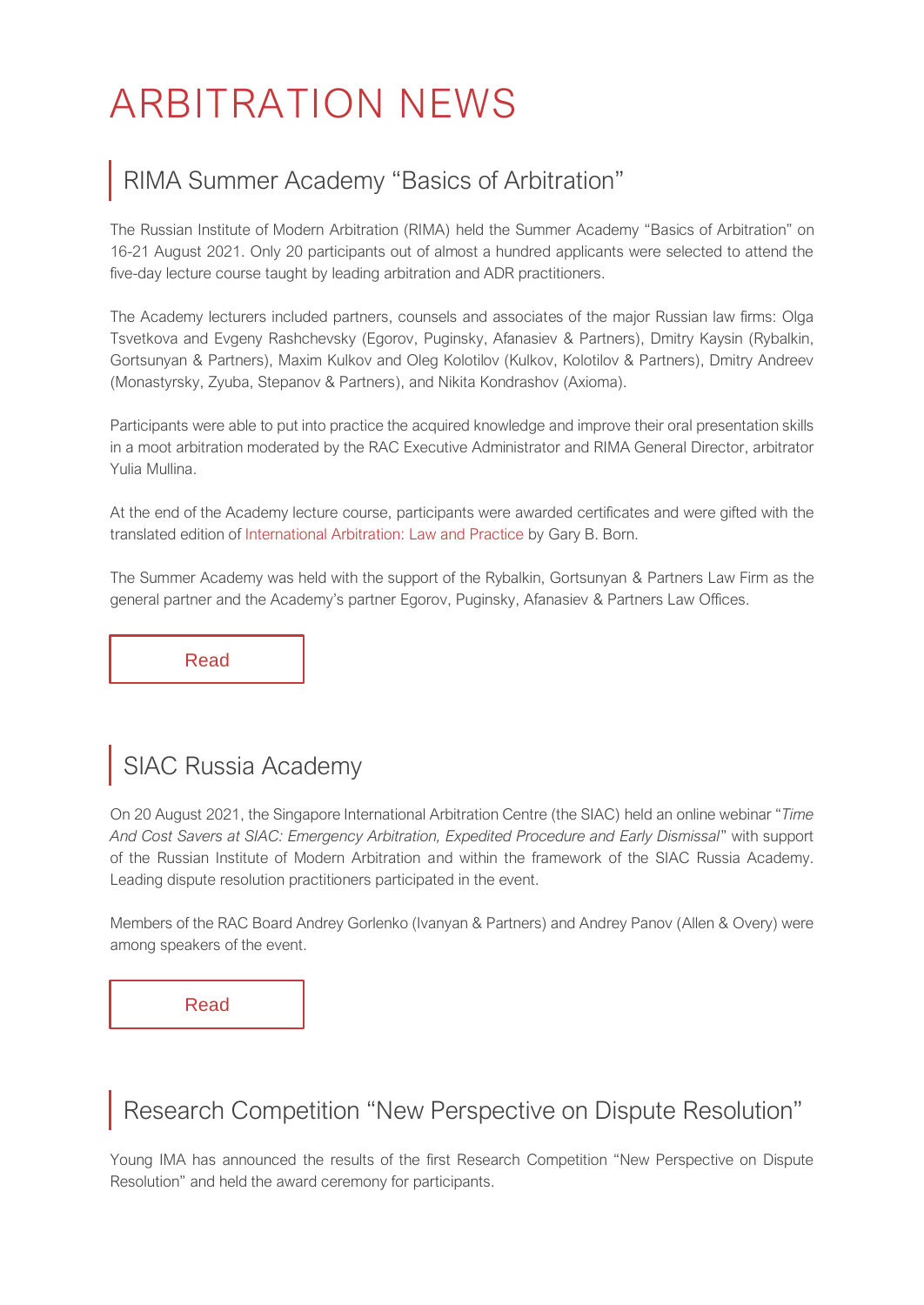The winner of the Competition is Viktor Eremin with the paper "Is There Private Justice in Russia?". Sergey Ivanov became the runner-up with the paper "Responsibility of the Non-Commercial Organization Operating a Permanent Arbitration Institution. Formulating the Question". The winner's paper will be published in the upcoming issue of the RIMA's [Modern arbitration: LIVE News Journal.](https://modernarbitration.ru/en/live/journal)

Furthermore, the Council of the Competition distinguished the papers of Vakhtang Kvaratskheliya (Issue Conflict in International Investment Arbitration) and Ayzhan Kurmanaliyeva (Joinder in International Commercial Arbitration).

Council member and co-chair of the Young IMA Elena Burova (Ivanyan & Partners) commented the results of the Competition as follows:

"Already in the first year of the Competition, we received around 20 research papers, where authors brought up some of the most topical, debated, and at times even problematic issues of arbitration and alternative dispute resolution. It is a particular delight to see that the authors of some of the papers in fact posed new questions, which have not yet attracted attention either in Russia or globally. We sincerely believe that the Competition will encourage young specialists to further research upcoming problematic issues as well as to strive towards resolving them."

[Read](https://modernarbitration.ru/en/yima/newperspectivehttps:/modernarbitration.ru/en/yima/newperspective)

# [Young IMA Is Now on Social Networks](https://young.modernarbitration.ru/?language_id=1)

Young IMA, a platform for young specialists in arbitration under the auspices of the Russian Institute of Modern Arbitration will from now on share its news, events and plans on social networks!

Follow Young IMA on [Instagram,](https://www.instagram.com/young.modernarbitration/?hl=ru) [Facebook,](https://www.facebook.com/MODERNARBITRATION) [VKontakte](https://vk.com/young.modernarbitration) an[d LinkedIn.](https://www.linkedin.com/showcase/young-ima)

Young specialists can join Young IMA by filling in [a registration form.](https://docs.google.com/forms/d/1qhTvq9KInDnX7ucO-TjA2GpCRwjrCT3paYHexbQ-KiY/viewform?edit_requested=true) Registration and membership are free of charge.

[Read](https://young.modernarbitration.ru/)

#### [Asian International Arbitration Centre Updates the Arbitration](https://admin.aiac.world/uploads/ckupload/ckupload_20210801103608_18.pdf)  [Rules](https://admin.aiac.world/uploads/ckupload/ckupload_20210801103608_18.pdf)

On 1 August 2021, the updated Arbitration Rules of the Asian International Arbitration Centre (the AIAC, Kuala Lumpur, Malaysia) entered into force. The changes concerned the procedure for expedited arbitrations, appointment of emergency arbitrators, joinder of parties, consolidation of proceedings, and summary determination.

Interestingly, the updated AIAC Arbitration Rules will be used as applicable procedural rules during the next season of the Willem C. Vis International Commercial Arbitration Moot. The moot organisers in Hong Kon[g](https://www.facebook.com/groups/2406188263/posts/10158676436728264/)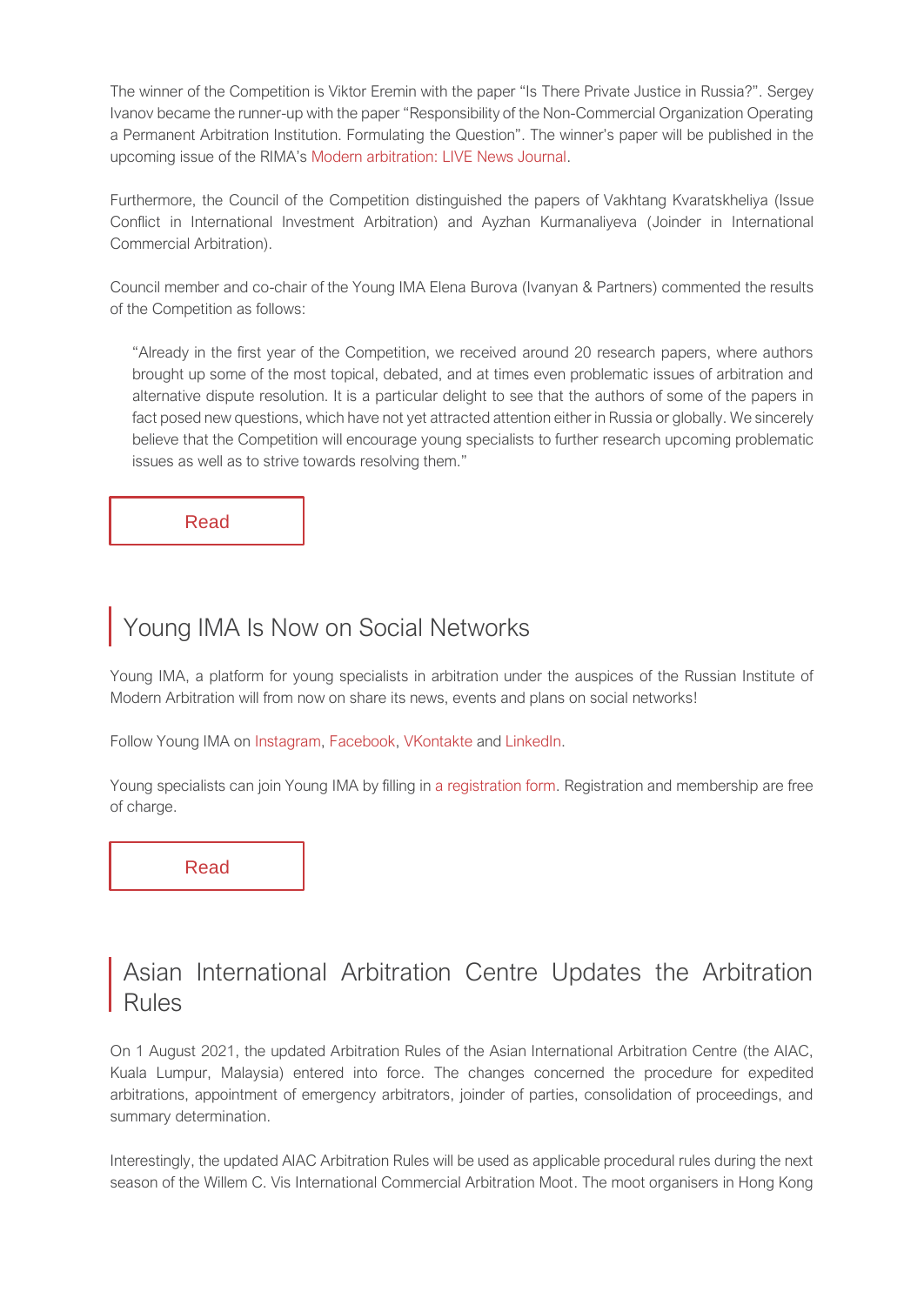[hope](https://www.facebook.com/groups/2406188263/posts/10158676436728264/) that it will be possible to hold the Moot in a "hybrid" format in 2022: it is planned that teams will take part in oral rounds either virtually or in person depending on the epidemiological situation.

[Read](https://admin.aiac.world/uploads/ckupload/ckupload_20210801103608_18.pdf)

# [The Sixth RAA Online Arbitration Competition](http://moot.arbitrations.ru/)

The Arbitration Association (RAA) and RAA25 have held the Sixth RAA Online Arbitration Competition with support of the HSE University's Faculty of Law.

On 27 August 2021, a conference for participants, arbitrators and anyone interested in arbitration was held in anticipation of the Competition and oral rounds that took place on 28 and 29 August 2021.

Traditionally, the awards ceremony for teams and best speakers is held at the end of the Competition. Best speakers of the Competition are offered the opportunity to undergo a traineeship in leading Russian and international law firms.

The teams from the National Research University Higher School of Economics (Moscow) and the Ural State Law Academy became the winner and prize-winners of the oral rounds. The Lomonosov Moscow State University team, whose coach was the Executive Administrator of the RAC and the General Director of RISA, Yulia Mullina, took second place in the nomination for the best memoranda of the claimant and the respondent.

[Read](http://moot.arbitrations.ru/)

# [Who Runs the World? Gender Diversity in Key Arbitration](https://icsid.worldbank.org/sites/default/files/Caseload%20Statistics%20Charts/The%20ICSID%20Caseload%20Statistics%202021-2%20Edition%20ENG.pdf)  [Institutions](https://icsid.worldbank.org/sites/default/files/Caseload%20Statistics%20Charts/The%20ICSID%20Caseload%20Statistics%202021-2%20Edition%20ENG.pdf)

The ICSID statistics for 2021 show that women account for 31% of arbitrators, *ad hoc* committee members, and conciliators. To compare, in 2019, women were appointed only in 24% of cases.

In August, it was also reported that Kristin Campbell-Wilson would serve as Secretary General of the Arbitration Institute of the Stockholm Chamber of Commerce (the SCC). Not so long ago, Claudia Salomon has become the first woman President of the ICC in its 100-year history. She has joined other women who head arbitration institutions (such as Francesca Mazza at the DIS, Meg Kinnear at the ICSID, Jackie van Haersolte-van Hof at the LCIA, Sarah Grimmer at the HKIAC, Alice Fremuth-Wolf at the VIAC, and Yulia Mullina at the RAC), which undoubtedly has a positive impact on gender diversity in arbitration.

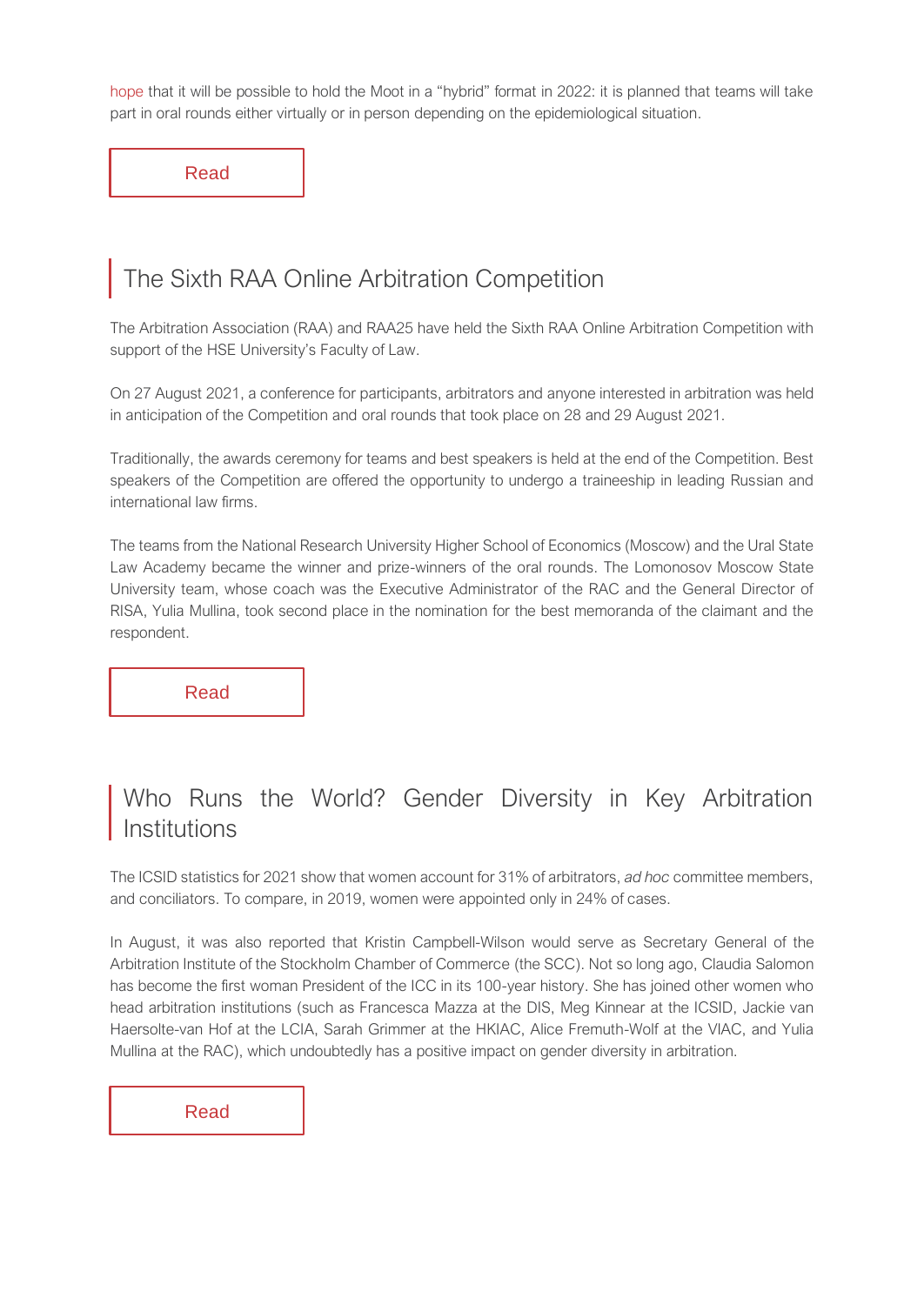#### [Faster, Higher, Stronger: What Disputes Can Arise During the](https://globalarbitrationreview.com/the-olympic-games-citius-altius-fortius-and-litigious)  [Olympics?](https://globalarbitrationreview.com/the-olympic-games-citius-altius-fortius-and-litigious)

Mark Mangan, Ananya Mitra and Miranda Elvidge of Dechert LLP conducted an interesting research into the categories of disputes that may arise during the Olympics.

The first category of disputes concerns selection criteria. A few cases of this category have been already widely reported and, for instance, include a series of disputes with a South African runner Caster Semenya obliged to take medication to suppress blood testosterone level, and a case of Blake Leeper not allowed to compete due to the height of his prostheses. Besides, the Court of Arbitration for Sport in Lausanne (the CAS) is required to deal with a plenty of most complex cases relating to athletes' citizenship, nationality, gender and other issues.

The second and largest category of disputes involves disciplinary violations that cover doping among other things, as athletes often challenge the validity of antidoping tests. Breaches of antidoping regulations are punished quite severely and an athlete can be even banned from the future Olympics. Not all disputes can be referred to CAS, however; traditionally, decisions that a referee takes on a playing field are not arbitrable.

The third category of disputes relates to management within sports organizations, including the cases of corruption. For example, the International Boxing Association and boxing arbitrators of the Rio Olympics were denied participation in the Tokyo Olympic Games in light of "serious concerns about governance, financial management and judging" at the Association.

The Olympic Games are a large-scale grand event requiring substantial financial resources, which leads to a plenty of commercial contracts being concluded. Commercial disputes constitute the fourth category of disputes. When parties enter into such contracts, they negotiate the procedure for dispute resolution among other things: usually disputes are referred to arbitration before the CAS or the ICC, SCC, and SIAC.

The fifth category of Olympic Games-related disputes concerns intellectual property rights. For example, the renowned company Nike, while not being an official Olympic partner, undertook an advertising campaign using slogans in support of the London Olympic Games, much to the discontent of Adidas, which was the official partner of the Games.

[Read](https://globalarbitrationreview.com/the-olympic-games-citius-altius-fortius-and-litigious)

# С[IArb YMG Writing Competition](https://www.ciarb.org/news/ciarb-ymg-writing-competition-2021/?utm_source=Chartered%20Institute%20of%20Arbitrators&utm_medium=email&utm_campaign=12585933_eSolver%20August%202021&dm_i=I8H,7HRD9,5I9H90,UGW10,1)

CIArb YMG welcomes everyone under 40 years old to participate in its Writing Competition. This year's participants are invited to prepare an Arbitral Tribunal Ruling on provision of security for costs under the 1976 UNCITRAL Rules in an investor-state arbitration seated in London.

The winner of the Competition will be invited to speak at the CIArb YMG conference and the five finalist submissions will be published on the CIArb website. The deadline for submissions is 15 October 2021.

[Read](https://www.ciarb.org/news/ciarb-ymg-writing-competition-2021/?utm_source=Chartered%20Institute%20of%20Arbitrators&utm_medium=email&utm_campaign=12585933_eSolver%20August%202021&dm_i=I8H,7HRD9,5I9H90,UGW10,1)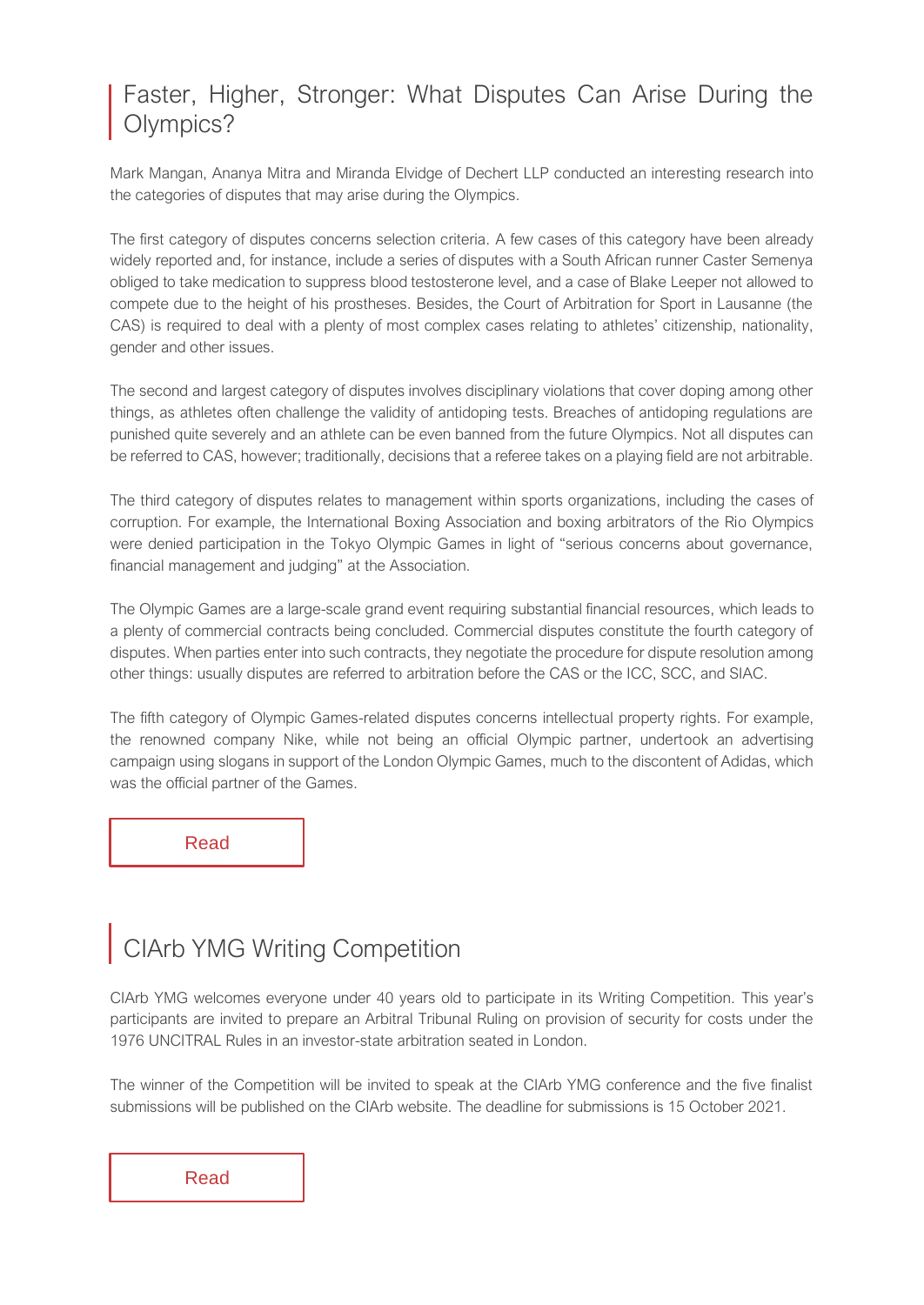#### [The Thirteenth ABA Conference on the Resolution of CIS-Related](https://arbitration.ru/en/events/conference/xiii-aba-conference-on-the-resolution-of-cis-related-business-disputes/)  [Business Disputes](https://arbitration.ru/en/events/conference/xiii-aba-conference-on-the-resolution-of-cis-related-business-disputes/)

The Russian Arbitration Association (RAA) has announced the Thirteenth ABA Conference on the Resolution of CIS-Related Business Disputes.

The Conference will be held in Moscow on 22 September 2021 in a hybrid format, with participation possible either in person or online. Prominent Russian and foreign practitioners are expected to speak at the Conference.

[Read](https://arbitration.ru/events/conference/xiii-konferentsiya-aba-razreshenie-kommercheskikh-sporov-s-uchastiem-storon-iz-stran-sng/index.php)

# SibLegalWeek – [Siberian Legal Week](http://www.siblegalweek.ru/#about)

The Siberian Legal Week (SibLegalWeek) will be held in Novosibirsk on 04-09 October 2021.

As part of the Week's activities, it is planned to have public talks, master classes, business breakfasts, round tables and discussions of current issues with leading specialists.

One of the Week's events, business breakfast "Management of Inherited Assets. Life of Business after the 'Exit' of the Owner" could be useful for teams and arbitrators in preparation for the annual V.P. Mozolin Competition. This year, the Competition's case concerns the recovery of damages from a company's shareholders, extension of the arbitration clause to cover an inheritance trust and the arbitrability of disputes stemming from inheritance relations.

[Read](http://www.siblegalweek.ru/#about)

#### [The Fifth Competition on Arbitration of Corporate Disputes named](https://corp.mootcourt.ru/terms)  [after V.P. Mozolin](https://corp.mootcourt.ru/terms)

The Russian Institute of Modern Arbitration has announced registration of teams for the V.P. Mozolin Competition.

Every year, the Competition assembles hundreds of law school students from dozens of Russian regions, making it one of the largest and most prestigious student competitions.

The Competition is organized in the form of a moot court governed by the Russian law and held in the Russian language. Teams are invited to arbitrate a fictitious corporate dispute and present their positions in the course of a moot oral hearing. Leading specialists in the fields of corporate law and arbitration, including partners of Russian and foreign law firms, acting arbitrators and academics, take part in the moot court as arbitrators.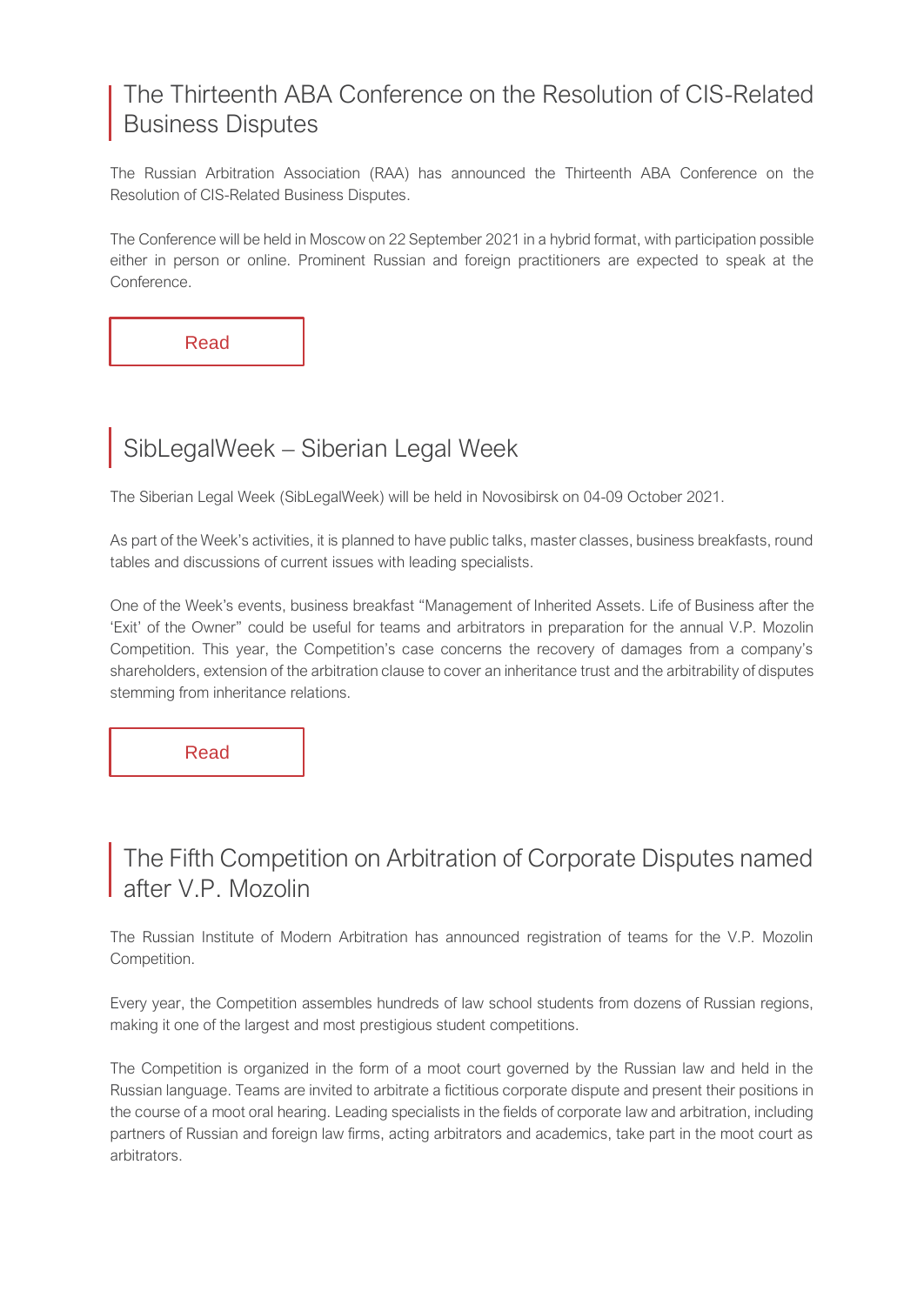In 2021, pre-moots will be organized in five Russian cities (Kaliningrad, Ekaterinburg, Moscow, Vladivostok, and Ufa) in advance of the Competition.

[Read](https://corp.mootcourt.ru/terms)

#### [Anniversary of the Russian Arbitration Centre and the Russian](https://www.facebook.com/centerarbitr.russia/)  Institute of Modern Arbitration

This year marks five years since the inception of the Russian Arbitration Centre and the Russian Institute of Modern Arbitration. We invite you to celebrate with us this modest anniversary, which is nevertheless very important to us.

Since the RIMA cares for the environment and participates in the WWF project "[Forest Guards](https://forest.wwf.ru/)", the event will be held in the form of a fundraiser.

More details will be published shortly o[n social networks](https://www.facebook.com/centerarbitr.russia/) as well as on the official websites of the [RAC](https://centerarbitr.ru/en/main-page/) and [RIMA.](https://modernarbitration.ru/en)